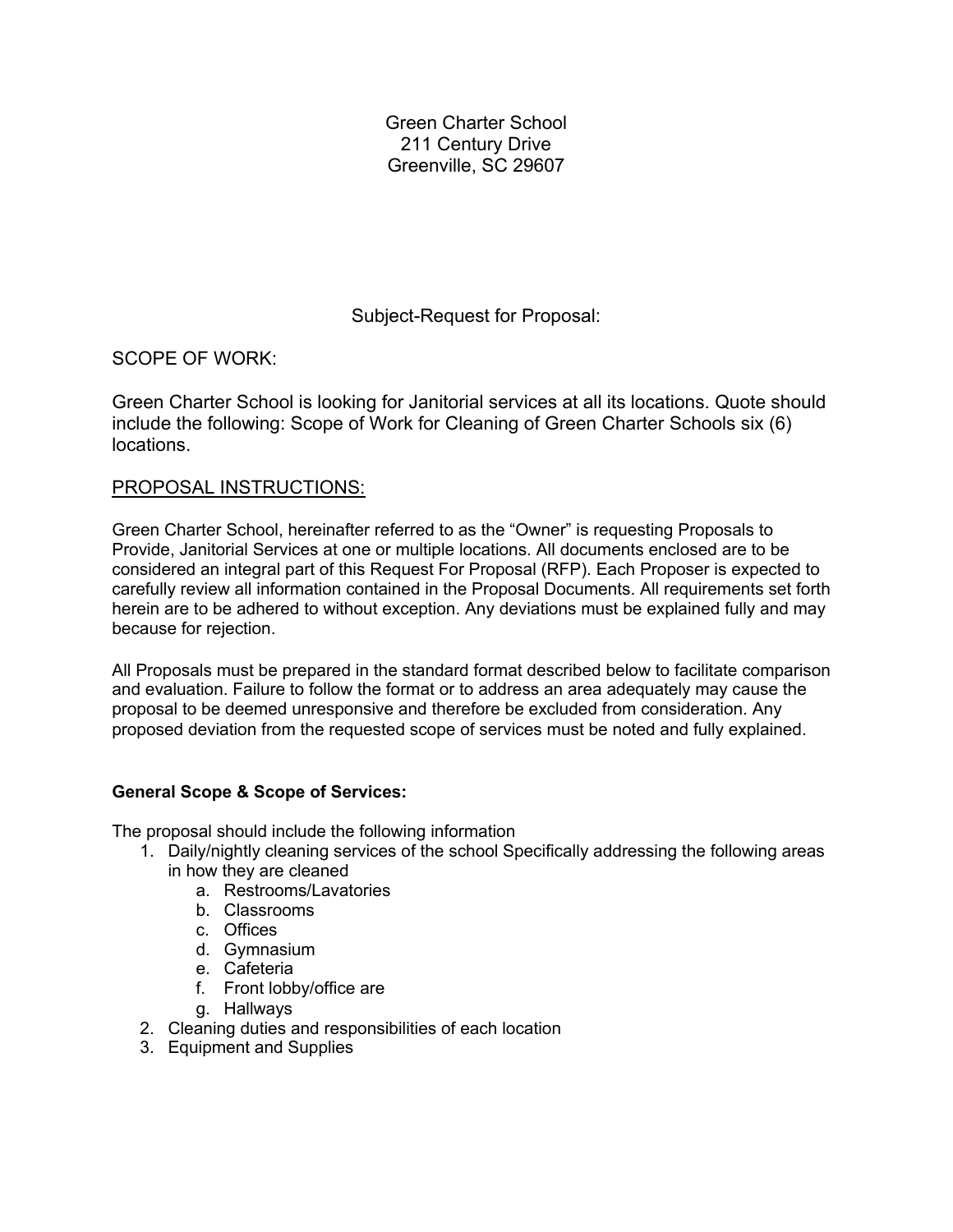# **Cost o**f **Services**

Please provide cost of services for each of the following locations or location you choose to bid on. RFP does not require a company to bid on all locations:

Upstate High School Campus-356 Centerpointe Blvd Simpsonville SC

Upstate Middle School Campus and Central Office-211 Century Drive Greenville SC

Upstate Lower Campus-1440 Pelham Rd Greenville SC

Spartanburg Camps-8150 Warren H Abernathy Hwy Spartanburg SC

Midland Campus-7820 Broad River Road Irmo SC

Lowcountry Campus-8717 Old University Boulevard, North Charleston SC

#### **\*A specific date and time slot will be provided after the close of accepting RFP's to allow for visiting of schools by potential vendor.**

#### **Additional Services**

Please list any additional services that are not included in the basic services.

**Insurance** Please provide insurance limits and types

#### **Evaluation Procedures**

Owner's personnel will evaluate the proposals on the basis of qualifications, relevant experience, responsiveness, specifications, energy efficiency, life cycle costs, efficiency of use, identification of potential problems and cost of the project. Cost will not be the primary factor in the selection of a firm. Prior to award of the contract, the apparent successful firm may be required to enter into discussions with the Owner to resolve any contractual difference. These discussions are to be finalized and all exceptions resolved with one week from notification. If no resolution is reached, the proposal may be rejected and discussions initiated with the next most responsive proposing firm.

Any questions concerning this RFP shall be submitted in writing, at least three (3) business days prior to the Proposal opening date, to Jonathan Blackwell at the following address. Facsimile or emailed questions will be accepted.

> Jonathan Blackwell Green Charter School 211 Century Drive Greenville, SC 29607 Jblackwell@scgreemcharter.org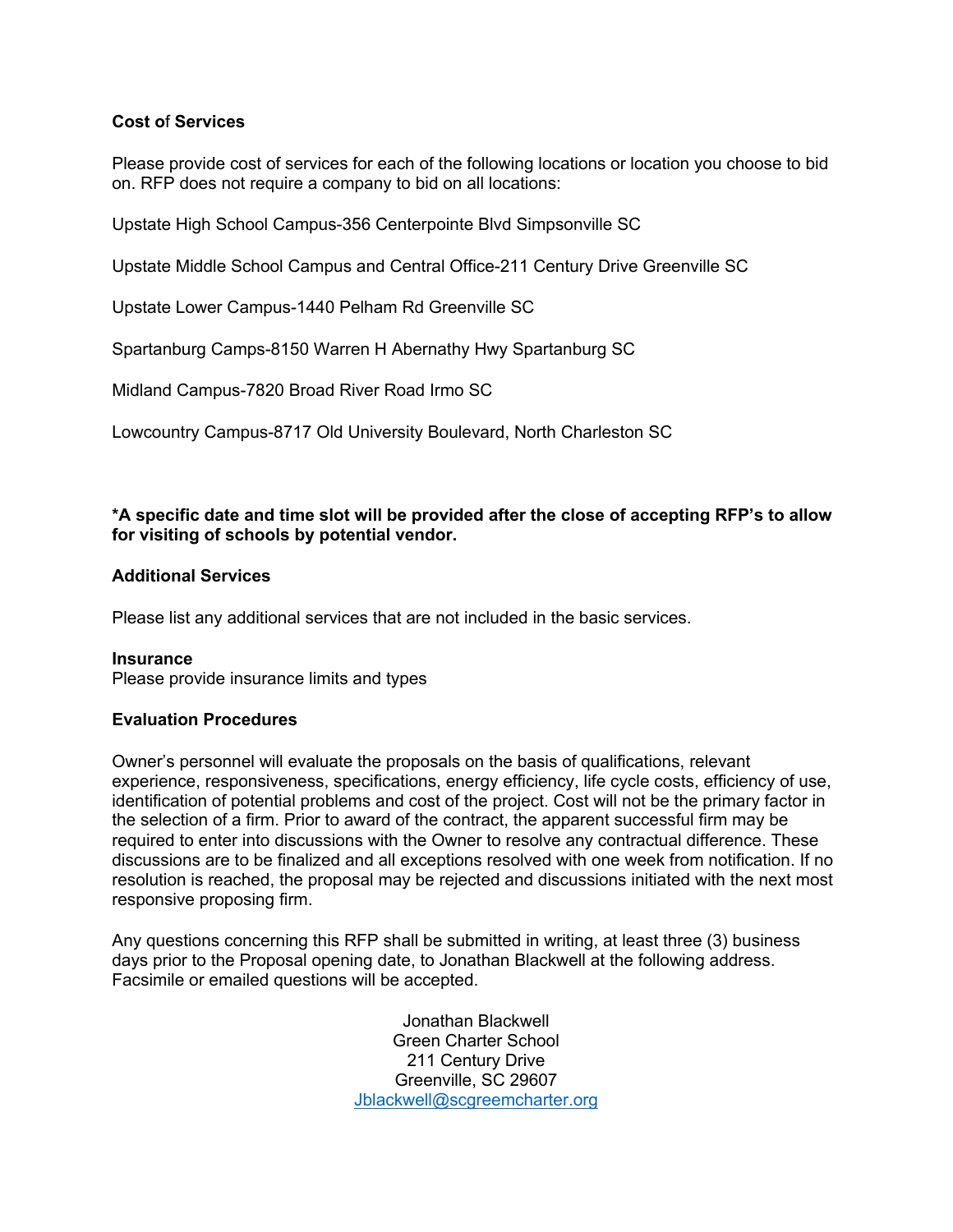## **Proposal Award:**

Notification to the successful Proposer will be made immediately after evaluation of all the Proposals, in the form of **written and verbal notification.**

The award will be based on:

Scope Cost

The owner reserves the right to award in whole or in part, or to reject any or all Proposals. Award will be made to the most responsive Proposer and may not be based solely on cost.

## **I. PROPOSAL PROCEDURE**

1. The date and time of Proposal registration is given in the Request For Proposals as is the date and time of the Proposal opening. Proposals received after the date and time of Proposal registration will not be considered.

2. All information that is requested by the Request For Proposals, General Proposal Conditions, Specifications and Proposal Forms must be included to constitute a valid Proposal.

3. In submitting a Proposal, the Proposer acknowledges that they are fully informed as to the extent and character of the work, the required materials, supplies and equipment and further represents that they can furnish the materials, supplies and equipment in complete compliance with the specifications.

4. Any deviations from the specifications must be set forth on the Proposal document.

5. Prices and information required should be type written for legibility. Illegible or vague proposals may be rejected. The signature of the person submitting the Proposal must be in longhand.

6. Sales to Owners are not affected by any fair trade agreements.

7. The Owner is exempt from Federal, State and excise taxes. The price Proposal shall be net and not include the amount of any such tax. Tax exemption certificates, if required, will be provided by the Owner.

8. When Proposals are requested on lump sum basis, Proposer must enter the price for each line item requested and also the lump sum.

9. Under penalty of perjury, the Proposer expressly warrants that the pricing and information submitted herein is not the result of an agreement, expressed or implied, with any other Proposer or Proposers in an attempt to influence or restrict competition.

10. Proposal must be:

a. Sealed and submitted in plain envelope, or in one furnished by the Owner addressed to:

Jonathan Blackwell Facilities Manager Green Charter School 211 Century Drive Greenville, SC 29607

b. Clearly identified on the outside of the envelope with the Proposal number, the due date and time, as indicated in the Proposal conditions. Electronic submittal of proposal is permitted.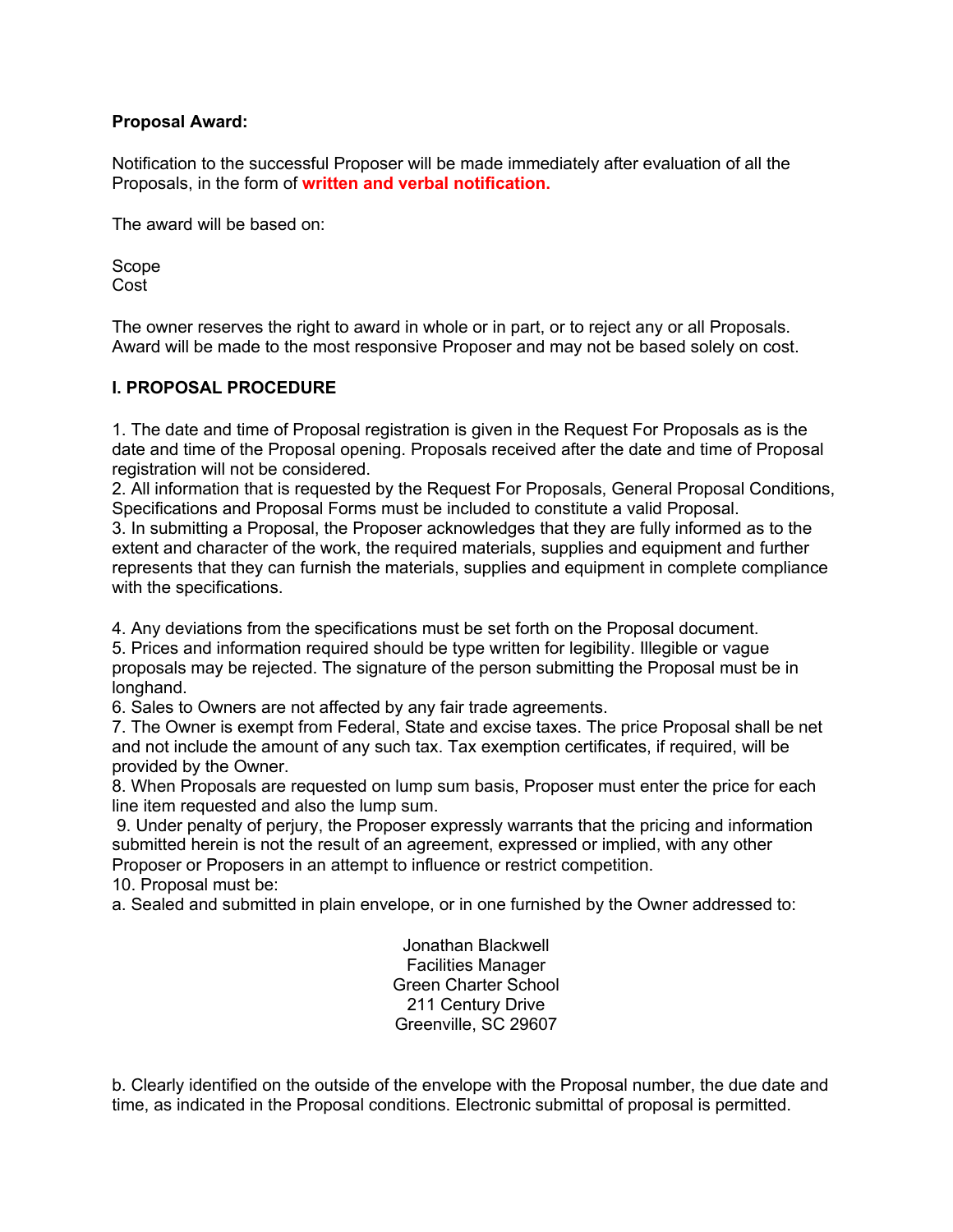11. No interpretation of the meaning of the Proposal document will be made orally to any potential Proposer. Request(s) for such interpretation shall be in writing, addressed to the Owner as directed in the Request For Proposals, no later than three (3) business days prior to the date fixed for the opening of Proposals. The Owner in the form of addenda will send notice of any and all interpretations and any supplemental instructions to all Proposers of record. All addenda so issued shall become a part of the Proposal document and must be acknowledged by each Proposer on the Proposal form.

## 12. Withdrawal of Proposals:

a. A Proposer may withdraw his Proposal from consideration if the price was substantially lower than the other Proposals due solely to a mistake therein, provided the Proposal was submitted in good faith, and the mistake was a clerical mistake as opposed to a judgment mistake, and was actually due to an unintentional arithmetic error or an unintentional omission of a quality of work, labor or material made directly in the compilation of a Proposal, which unintentional arithmetic error or unintentional omission can be clearly shown by objective evidence drawn from inspection of original work papers, documents and materials used in the preparation of the Proposal sought to be withdrawn. In order to request the withdrawal of a Proposal, the Proposer shall give notice in writing of his claim of right to withdraw his Proposal within two business days after the conclusion of the Proposal opening procedure and shall submit original work papers with such notice. A Proposal may be withdrawn as described herein upon the approval of the Owner.

b. No Proposal may be withdrawn under this section when the result would be awarding of the contract on another Proposal to the same Proposer or of another Proposer in which the ownership of the withdrawing Proposer is more than five percent.

c. If a Proposal is withdrawn under the authority of this section, the lowest remaining Proposal shall be deemed to be the low Proposal.

d. No Proposer who is permitted to withdraw a Proposal shall, for compensation, supply any material or labor to or perform any subcontract or other work agreement for the person or firm to whom the contract is awarded or otherwise benefit, directly or indirectly, from the performance of the project for which the withdrawn Proposal was submitted.

e. If the public body denies the withdrawal of a Proposal under the provisions of this section, it shall notify the Proposer in writing stating the reasons for its decision and award the contract to such Proposer at the Proposal price, provided such Proposer is a responsible and responsive Proposer.

## **III. PROPOSAL AWARD**

1. The Owner will notify the successful Proposer in the form of a Purchase Order or Notice of Award.

2. The Owner reserves the right to reject any or all Proposals if, in its judgment, it is in the best interest of the Owner.

3. The Owner reserves the right to make awards within five (5) days after the date of the Proposal opening during which period Proposals may not be withdrawn unless the Proposals distinctly states in the Proposal that acceptance thereof must be made within a shorter specified time.

4. In accordance with the Code of South Carolina, [in the case of insufficient funds] the Owner reserves the right to negotiate with the lowest responsible Proposer.

5. A notice of award or purchase order to successful Proposer, to the address given in the Proposal, will be considered sufficient notice of acceptance of the contract.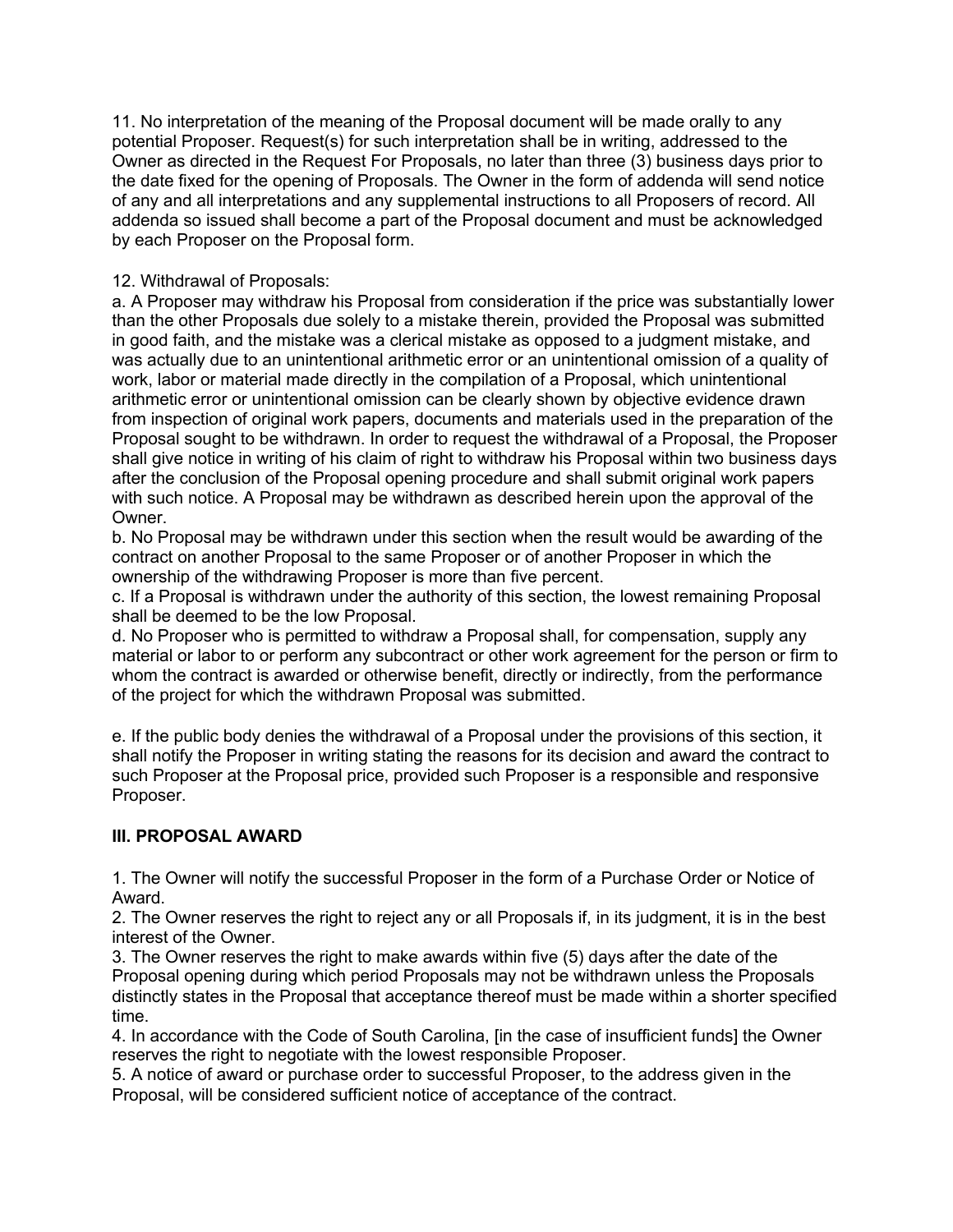6. A contract may be canceled at the successful Proposer's without cause. Owner will provide written notice of cancellation of services.

7. Cancellation of contract for any reason may result in removal of the successful Proposer's name from Proposal list for future contracting.

8. The successful Proposer shall not assign, transfer, convey, sublet, or otherwise dispose of the contract or right, title, or interest therein, or power to execute such contract, to any other person, company, or corporation.

## **VI. INSURANCE BOND**

1. The successful Proposer shall not be held responsible for losses resulting from war, acts of public enemies, strikes, fires, floods, acts of God, or for any other acts not within the control of the successful Proposer and which by the exercise of reasonable diligence the successful Proposer is unable to prevent.

2. The Proposer shall maintain liability insurance coverage acceptable to the Owner for all persons involved in delivery, installation or employed or acting in any other capacity on behalf of the Proposer on the project site.

3. The successful Proposer will be required to carry adequate insurance to protect the Owner from loss in case of accident, fire, theft, etc.

## **VII. PAYMENTS**

1. Payment shall not preclude the Owner from making a claim for adjustment on any item later found not to have been in accordance with General Conditions and Specifications.

## **VIII. DRUG FREE WORKPLACE**

1. During the performance of this contract, the Proposer agrees to:

a. Provide a drug free work place for the Proposer's employees,

b. Post in conspicuous places, available to employees and applicants for employment, a statement notifying employees that the unlawful manufacture, sale, distribution, dispensation, possession or use of a controlled substance or marijuana is prohibited in the Proposer's work place and specifying the actions that will be taken against employees for violations of such prohibition.

c. State in all solicitations or advertisements for employees placed by or on behalf of the Proposer that the Proposer maintains a drug free work place. Include the provisions of the foregoing clauses in every subcontract or purchase order of over \$10, 000 so that the provisions will be binding upon each sub-Proposer or Proposer.

## **IX. NONDISCRIMINATION**

1. During the performance of this contract, the Proposer agrees as follows:

a. The Proposer will not discriminate against any employee or applicant for employment because of race, religion, color, sex, national origin, age, disability, or any other basis prohibited by state

law relating to discrimination in employment, except where there is a bona fide occupational qualification reasonably necessary to the normal operation of the Proposer. The Proposer